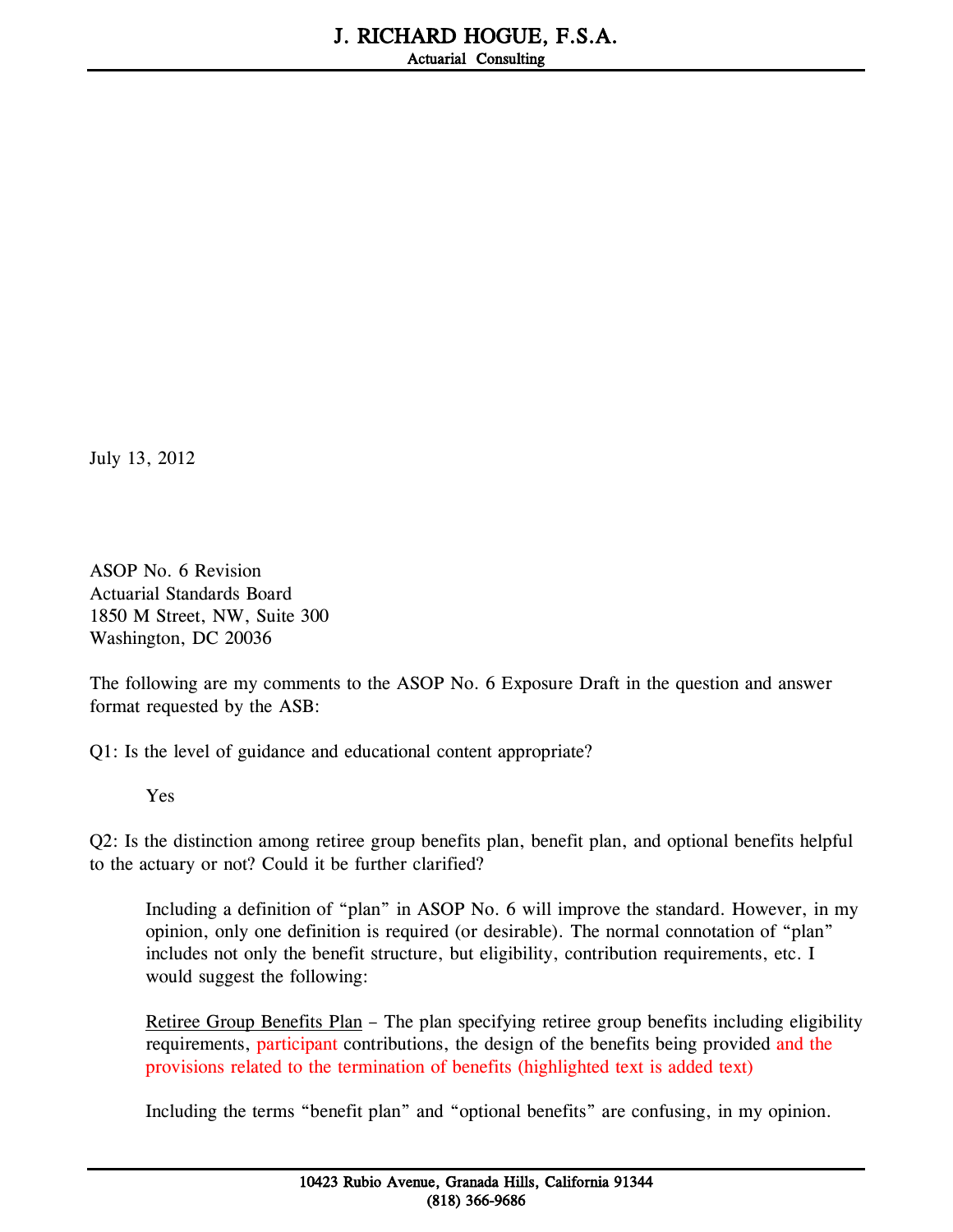ASOP No. 6 Revision July 13, 2012 Page 2

Q3: Is the revised guidance regarding the use of the "community-rated concept" appropriate? Are there any challenges that an actuary could encounter in deriving age-specific claims costs for employers participating in fully pooled health plans covering active participants and retirees? For those respondents who can do so, please provide specific examples of any challenges encountered in obtaining information from managers of pooled health plans?

Caveat on my comments - My comments on this question relate only to those situations where the actuary's work product is intended for the purposes of complying with FASB and/or GASB OPEB financial reporting standards. Whether ASOP No. 6 should make a distinction between work products of this nature and other OPEB work products is not addressed in the following comments.

Summary comment - I would delete all references to the change in treatment for community-rated plans being prompted by the discovery that a few large plans have indicated that they would make claims experience available. With this omission, I would fully support the revised guidance regarding the "community-rated concept".

Support for recommended deletion - The lack of claims experience was never the justification for the special community-rated plan treatment in FAS 106 (now FASB ASC 715-60) or GASB 45/43. Nor was the lack of available claims experience the reason for the special treatment being awarded community-rated plans in the current version of ASOP No. 6. In developing both FAS 106 and GASB 45, both accounting bodies considered the fact that in many cases, the actuary's work is based on uncertainties. In both standards, it was held that a good attempt at a reasonable estimate is better than no estimate at all. The following from GASB 45, paragraph 78 is instructive:

"…Uncertainly and the prospect of continual change obviously are factors that affect the ability to project future events with precision. However, the Board rejected the notion that those characteristics defeat the possibility or usefulness of measurements of OPEB obligations and costs, based on estimates at any given point in time, for financial reporting purposes. Nor does the inability to obtain a precise measure justify reporting as if no cost or obligation has been incurred prior to the distribution of cash. The Board continues to believe that a reasonable estimate based on available evidence and current expectations will provide more useful information than no estimate at all….."

It is for this reason that I believe including the comments related to newly discovered plans willing to share claims information does not add to the discussion but rather only muddies the waters.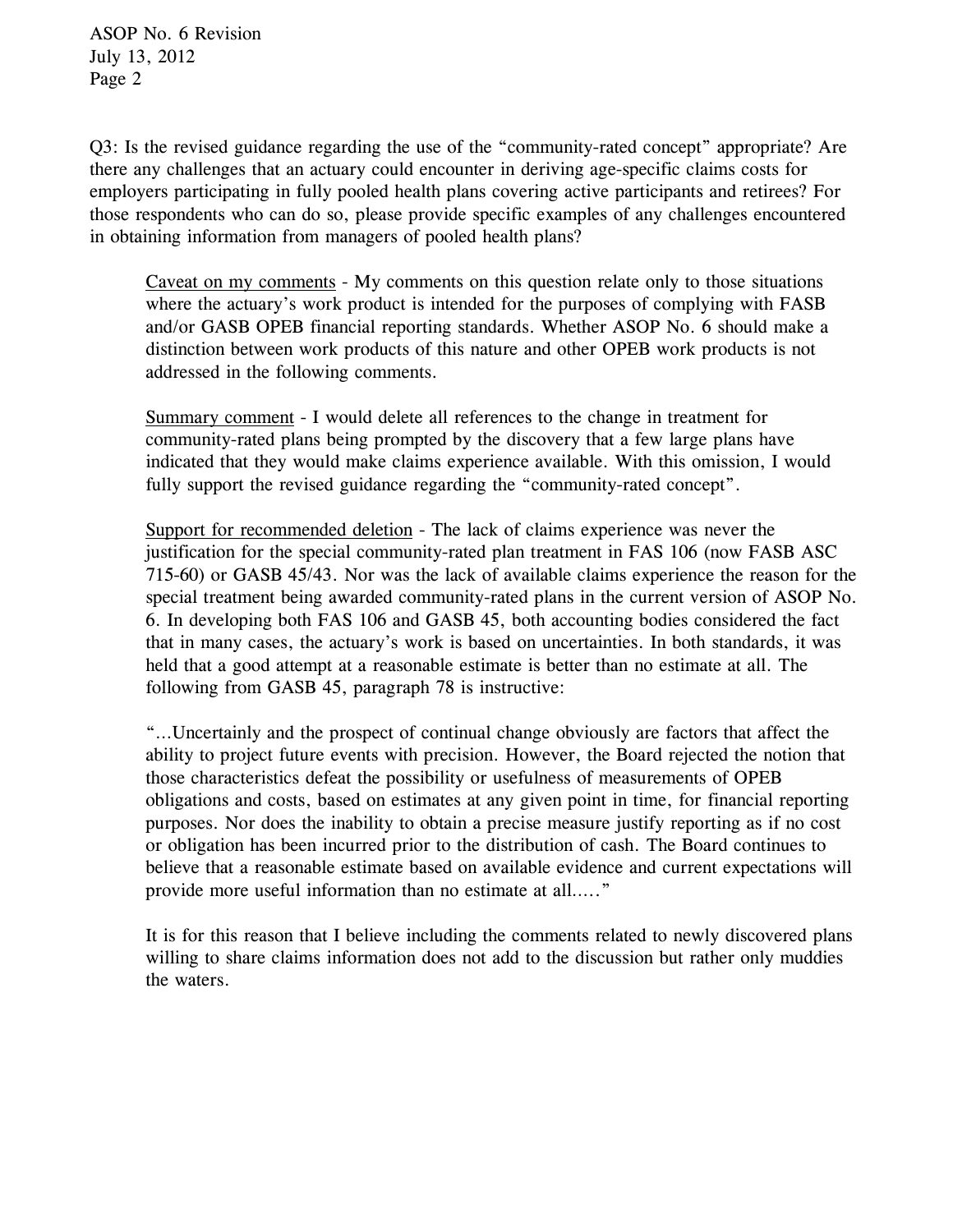Background information - The current special treatment of "community-rated plans" is clearly one of the most contentious aspects of both the OPEB accounting standards and ASOP No.6, in my opinion. I think that it is helpful to consider how the various accounting and actuarial standards and other literature related to such special treatment awarded community-rated plans has evolved over the last  $20+$  years. The following background information is provided for this purpose:

- 1. FAS 106, paragraph 10 (12/1990) A postretirement benefit plan may be part of a larger plan or an arrangement that provides benefits currently to active employees as well as to retirees. In those circumstances, the promise to provide benefits to present and future retirees under the plan shall be segregated from the promise to provide benefits currently to active employees and shall be accounted for in accordance with the provisions of this Statement.
- 2. Q&A #11 of FAS 106 Implementation Guide (8/1993) … In some situations, such as in a community-rated insurance plan that provides the type of benefits covered by the employer's plan and in which the premium cost to the employer is based on the experience of all participating employers, the claims experience of a single employer generally will have little impact on its premium. Accordingly, in those situations a projection of future premiums based on the current premium structure and expected changes in the general level of healthcare costs may provide a reasonable estimate of the employer's obligation….
- 3. Paragraph 3.4.5 of ASOP No. 6 (12/2001) ….The actuary should consider that the actual cost of health insurance varies by (age see section 3.4.7), but the premium rates paid by the plan sponsor may not. For example, the actuary may use a single unadjusted premium rate applicable to both active employees and non-Medicareeligible retirees if the actuary has determined that the insurer would offer the same premium rate if only non-Medicare-eligible retiree were covered.
- 4. GASB 45, paragraph 13.a(2) (6/2004) When an employer provides benefits to both active employees and retirees through the same plan, the benefits to retirees should be segregated for actuarial measurement purposes, and the projection of future retiree benefits should be based on claims costs, or age-adjusted premiums approximating claims costs, for retirees in accordance with the Actuarial Standards Board<sup>8</sup>. However, when an employer participates in a community-rated plan, in which premium rates reflect the projected health claims experience of all participating employers rather than that of any single participating employer, and the insurer or provider organization charges the same unadjusted premiums for both active employees and retirees, it is appropriate to use the unadjusted premiums as the basis for projection of retiree benefits, to the extent permitted by actuarial standards<sup>9</sup>. (Both notes 8 and 9 refer to ASOP No. 6.)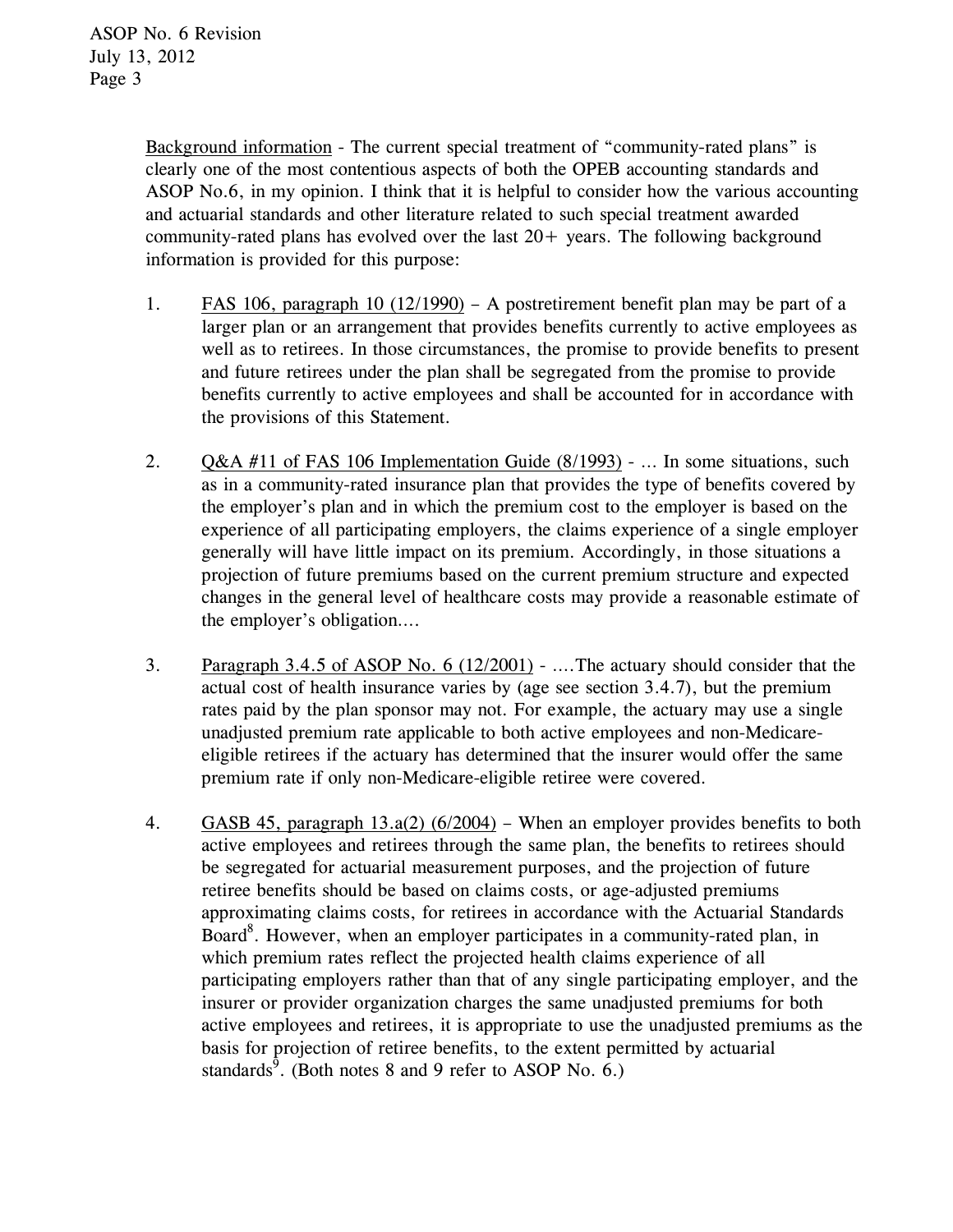## My comments

1. Similarity of language - Note the similarity of the language in paragraph 10 of FAS 106 and the first sentence of paragraph 13.a(2) of GASB 45. The reason for the similarity is because both sections spell out a very important (maybe the most important) concept underlying the respective standard. If a retiree plan is to be accounted on an accrual basis, it is imperative that such plan, in all aspects, be segregated from the plan covering the active employees.

## 2. Basis of Q&A 11 of FAS 106 Implementation Guide

- a. Underlying assumption In speaking with members of the FASB technical support staff soon after the publication of the Implementation Guide, I was told that the assumption underlying the answer to Question 11 was that the community-rated plan used in the example based its rates on a population of retirees only. Unfortunately this premise was not included in the answer. As a result, Question 11 has been used to justify the use of community rates for FAS 106 purposes which were based on active and retiree experience. This is clearly inconsistent with paragraph 10 of FAS 106.
- b. 0% credibility requirement The special treatment granted community-rated plans is only available to plans that have 0% (or limited) credibility. While this implies that there is a credibility level at which the special treatment does not apply, Q&A #11 provides no guidance as to what such level would be. In any event, having one accounting standard for employers whose group health plan has no (or limited) credibility and a different accounting standard for all other employers does not seem to be consistent with my understanding that GAAP accounting applies to all employers, irrespective of how credible their experience is with respect to the other employers participating in the pool.
- 3. Paragraph 3.4.5 of ASOP #6 The requirement to split apart the active employee and retiree plans (as required by the applicable FASB and GASB accounting standards) is not conditioned on the practices of insurance companies regarding retiree only coverage. Thus, in my opinion, the special treatment identified in the example of paragraph 3.4.5 of the current ASOP No. 6 is not consistent with the concept requiring active and retiree plans to be split apart. Please refer to the "Community-Rated Premiums" paragraph under the section "Measurement Using Premiums Rates" in Appendix 2 of the current ASOP No.6. Such paragraph includes a sentence that reads "If the insurer appears to be committed to continuing such subsidy for the retirees......." It's worthy to note that this sentence and the one following was deleted from the Exposure Draft, correctly, in my opinion as it is not the insurer but the active employees in the group who are subsidizing the cost of retiree coverage. This reasoning leads me to believe that the paragraph 3.7.8 wording in the Exposure Draft is appropriate.